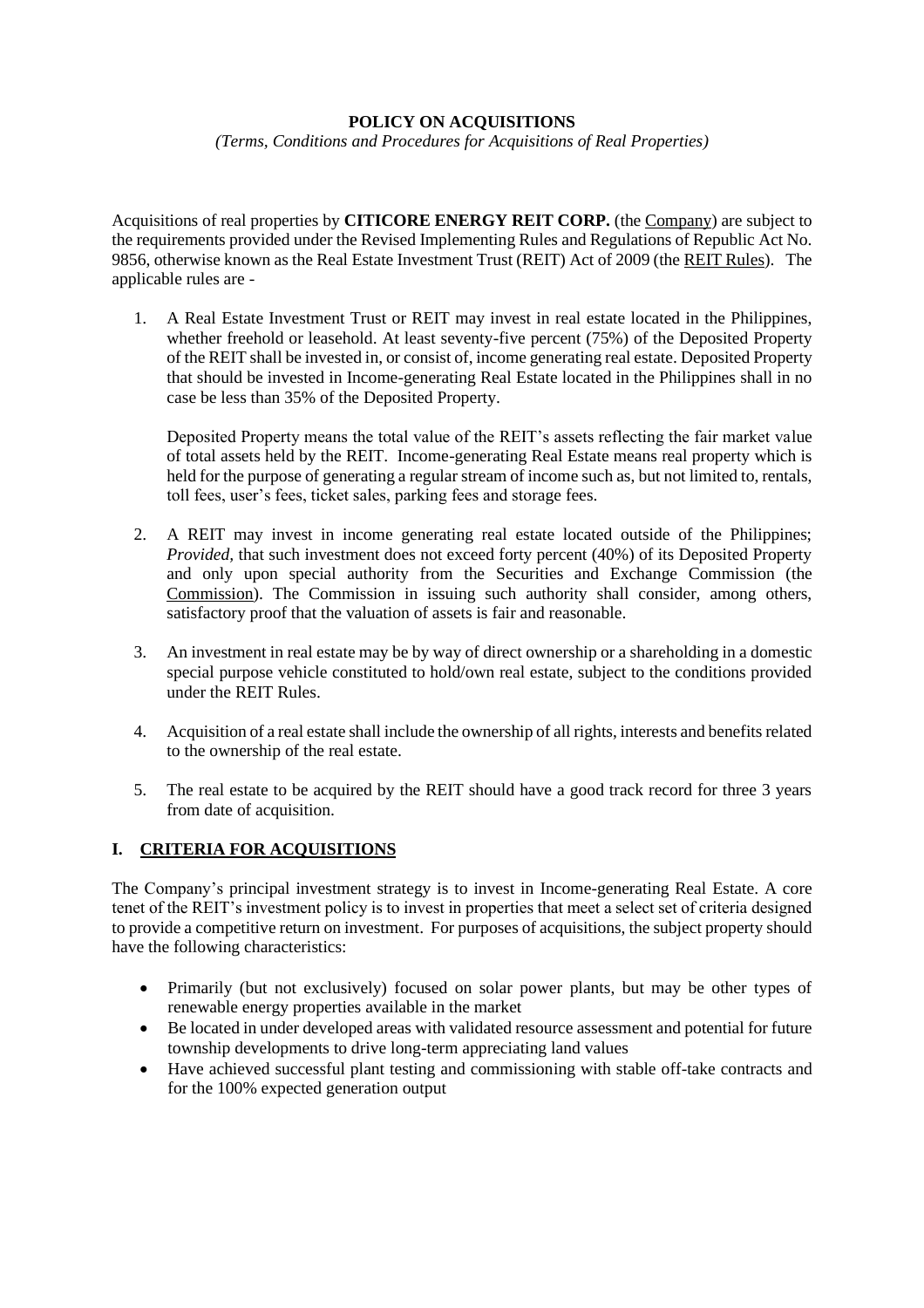# **II. EVALUATION OF POTENTIAL ACQUISITIONS**

The Company will rely on the Fund Manager to implement its investment strategies by: (i) determining the allocation of the Deposited Property to the allowable investment outlets in accordance with the REIT Plan and the investment strategy of the Company; and (ii) selecting income-generating real estate in accordance with the Company's investment strategies.

Notwithstanding the written instructions of the Company, it shall be the fiduciary responsibility of the Fund Manager to objectively evaluate the desired investments, and formally advise the Company of its recommendation, even if contrary to the instruction. The Fund Manager shall ensure that all transactions carried out by or on behalf of the Company are conducted at arm's length and that, at all times, the Company has proper legal title to the real estate it owns, as well as to the contracts (such as property contracts, rental agreements, joint venture or joint arrangement agreements, and any other agreements) entered into on behalf of the Company.

Upon the recommendation of the Fund Manager, the Company's Board of Directors shall assess the potential acquisition and its viability in enhancing shareholder value. If approved, the Company shall comply with the reportorial and disclosure requirements of the Commission, The Philippine Stock Exchange, Inc. (the Exchange), and the Bureau of Internal Revenue.

## **III. GUIDELINES FOR PREPARATION OF VALUATION REPORTS**

The Company shall appoint a duly accredited independent Property Valuer to prepare a full valuation report on real estate to be acquired by the Company. The valuation report shall include, as a minimum, the following:

- 1. all material details in relation to the basis of valuation and the assumptions used;
- 2. description and explanation of the valuation methodologies adopted;
- 3. overall structure and condition of the relevant market including an analysis of the supply/demand situation, the market trend and investment activities;
- 4. the particulars in respect of each property, such as:
	- i. an address sufficient to identify the property, which shall generally include postal address, lot number and such further designation as is registered with the appropriate government authorities;
	- ii. the nature of the interest the Company holds in the property (e.g. if it is a freehold or leasehold, and the remainder of the term if it is a leasehold);
	- iii. the existing use (e.g. shops, offices, factories, residential, etc.);
	- iv. a brief description of the property, such as the age of the building, the site area, gross floor area, net lettable floor area, and the current zoning use;
	- v. the options or rights of pre-emption and other encumbrances concerning or affecting the property;
	- vi. the occupancy rate;
	- vii. lease cycle duration;
	- viii. lease expiry profile;
	- ix. a summary of terms of any sub-lease or tenancies, including repair obligation, granted to the tenants of the property;
	- x. the capital value in existing state at the date the valuation was performed;
	- xi. the existing monthly rental before profits tax if the property is wholly or partly let together with the amount and a description of any outgoings or disbursements from the rent, and, if materially different, the estimated current monthly market rental obtainable, on the basis that the property was available to let on the effective date as at which the property was valued;
	- xii. the estimated current net yield;
	- xiii. a summary of any rent review provisions, where material;
	- xiv. the amount of vacant space, where material;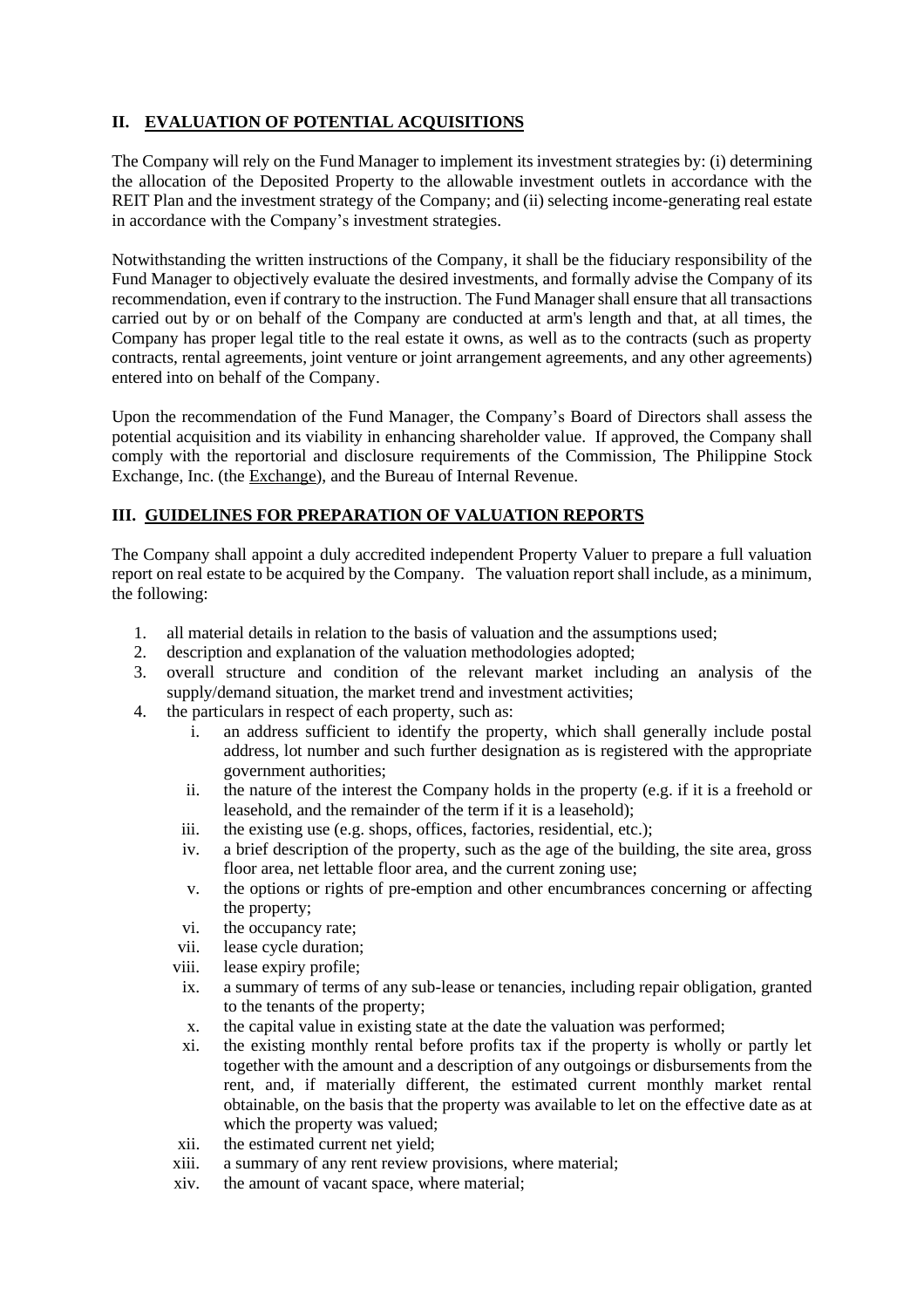- xv. material information regarding the title of the subject property as contained in the relevant opinion, and a discussion as to whether any and how the legal opinions have been taken into consideration in the valuation of the relevant property; and
- xvi. any other matters which may affect the property or its value.
- 5. particulars, as set out in item (3) above, of any real estate for which the Company has an option to purchase;
- 6. a letter stating the independent status of the Property Valuer and that the valuation report is prepared on a fair and unbiased basis;
- 7. an explanation of the rationale for choosing the particular valuation method, if more than one method is adopted.

Whenever a valuation report is prepared for the Company, the date of the valuation report shall be the date which is not more than three (3) months before the date on which a sale and purchase agreement (or other agreement to transfer legal title) is signed, if the transaction does not require shareholders' approval.

## **IV. PROCEDURES FOR ACQUISITIONS**

- 1. The acquisition shall be based on acquisition criteria and acquisition strategy as defined in this policy. This includes key criteria such as geographic location or customer base.
- 2. Fund Manager shall use their identified search criteria to look for and then evaluate potential target companies. This includes contacting target company to check level of interest of the target company to the deal.
- 3. Fund Manager to gather substantial information (financials, projections, etc.) that will enable fund manager to evaluate the target company, both as a business on its own and as suitable acquisition target. Based on the data gathered, the Fund Manager shall come up with its valuation analysis. Fund Manager may obtain an independent appraiser report to verify the valuation analysis.
- 4. Fund Manager constructs a reasonable offer and presents to target company for initial feedback
- 5. Fund Manager presents the business case to the board for approval, including the funding plan. If the target company is a related party, the fund manager and the Company shall adhere to the policies and procedures as set out in the related party transaction policy.
- 6. Based on the guidance of the board of directors, the fund management shall coordinate with the target company and board until an offer has been accepted by both parties.
- 7. Upon acceptance of offer, the fund management shall perform due diligence to confirm or correct its assessment of the value of the target company by conducting a detailed examination and analysis of every aspect of the target company's operations – its financial metrics, assets and liabilities, customers, human resources, etc.
- 8. Once due diligence has been completed with no major problems or concerns, both parties execute a final contract for sale. The funding plan as stated in the business case is executed.
- 9. The acquisition deal closes upon payment to the target company or execution of the agreed structure.

Any acquisition of real assets from a Related Party (as defined under the REIT Rules) shall comply with the following minimum requirements:

- 1. full, fair, timely and accurate disclosures on the identity of the parties, relationship with the Company, and other important terms and conditions of the transaction have been made to the Commission and the Exchange;
- 2. be on fair and reasonable terms, including the contract price;
- 3. approved by at least a majority of the Company's Board of Directors, including the unanimous vote of all independent directors of the Company;
- 4. must be approved by the Related Party Transaction Review and Compliance Committee (majority of the members must be independent directors who shall vote unanimously in approving such related party transactions);